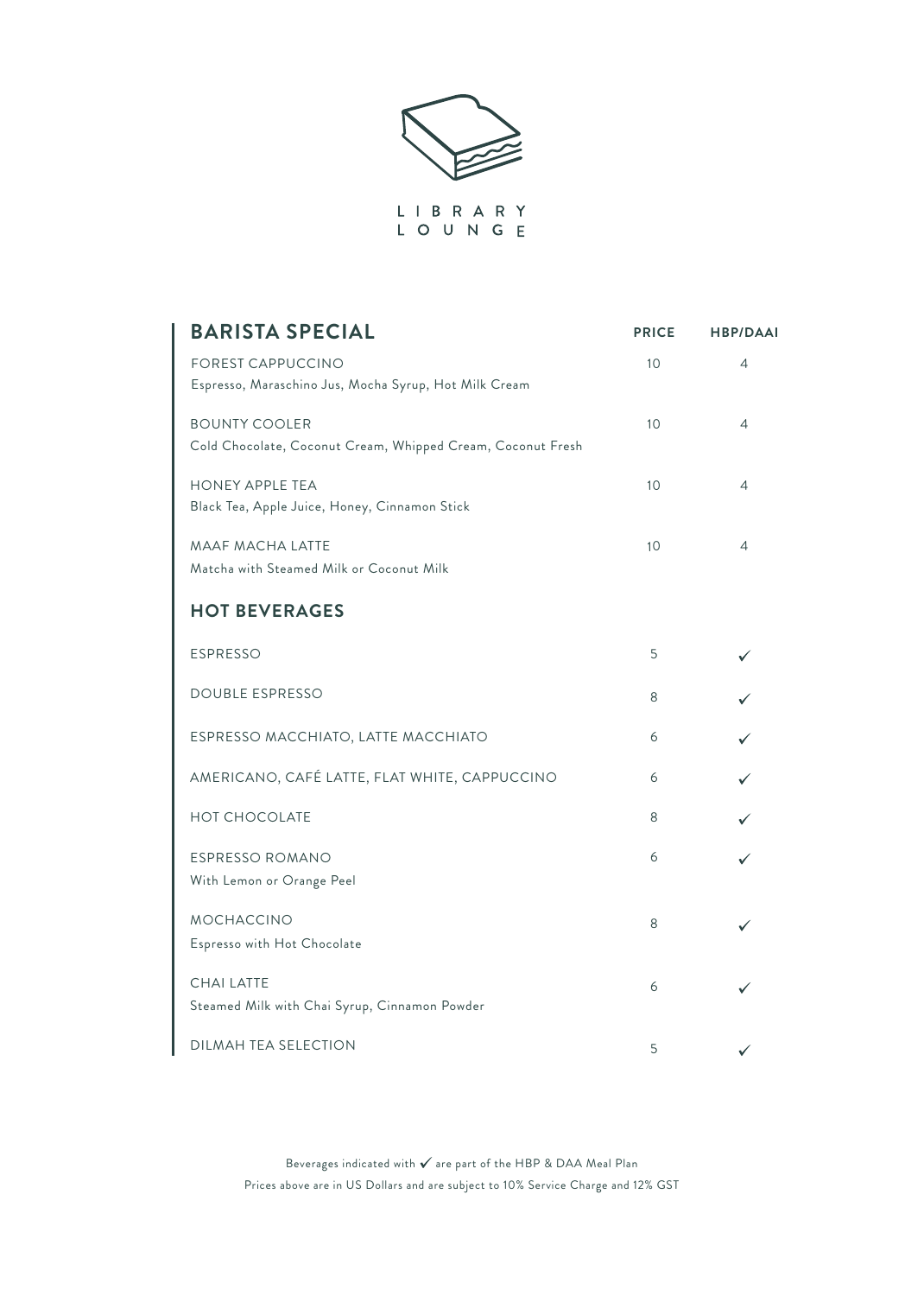

L O U N G E

| <b>MILK SHAKES</b>                                                                         | <b>PRICE</b> | <b>HBP/DAAI</b> |
|--------------------------------------------------------------------------------------------|--------------|-----------------|
| STRAWBERRY CHEESECAKE<br>Cookies, Vanilla Ice Cream, Strawberry Puree                      | 12           | 6               |
| <b>BLACK FORREST</b><br>Brownie, Boozy Black Cherries, Vanilla and Chocolate Ice Cream     | 12           | 6               |
| TIRAMISU<br>Chocolate Cookie, Coffee and Vanilla Ice Cream, Espresso Shot                  | 12           | 6               |
| LEMON AND BERRY MERINGUE<br>Pavlova, Vanilla Ice Cream, Lemon Curd, Frozen Berries         | 12           | 6               |
| <b>SALTED PEANUT BANOFFEE</b><br>Peanut Butter, Banana, Vanilla Ice Cream, Caramel Sauce   | 12           | 6               |
| COCONUT, MANGO, PASSIONFRUIT<br>Coconut Ice Cream, Frozen Mango, Passionfruit Flesh        | 12           | 6               |
| <b>MAAF AFFOGATOS</b>                                                                      |              |                 |
| SALTED CARAMEL<br>Vanilla Ice Cream, Sea Salt, Caramel Sauce, Frosted Peanuts, Biscotti    | 14           | 7               |
| <b>CHOCOLATE</b><br>Frangelico, Orange Zest, Roasted Hazelnuts, Biscotti                   | 18           | 9               |
| COCONUT<br>Coconut Ice Cream, Spiced Rum, Toasted Coconut, Dark Chocolate Flakes, Biscotti | 18           | 9               |
| <b>MATCHA</b><br>Matcha and Ginger, Vanilla Ice Cream, White Choc Flakes, Biscotti         | 14           | 7               |
| CLASSIC<br>Espresso, Vanilla Ice Cream, Biscotti                                           | 12           | 6               |

 $\begin{array}{c} \bigvee \\ \bullet \\ \bullet \end{array}$  Beverages indicated with are part of the HBP & DAA Meal Plan Prices above are in US Dollars and are subject to 10% Service Charge and 12% GST